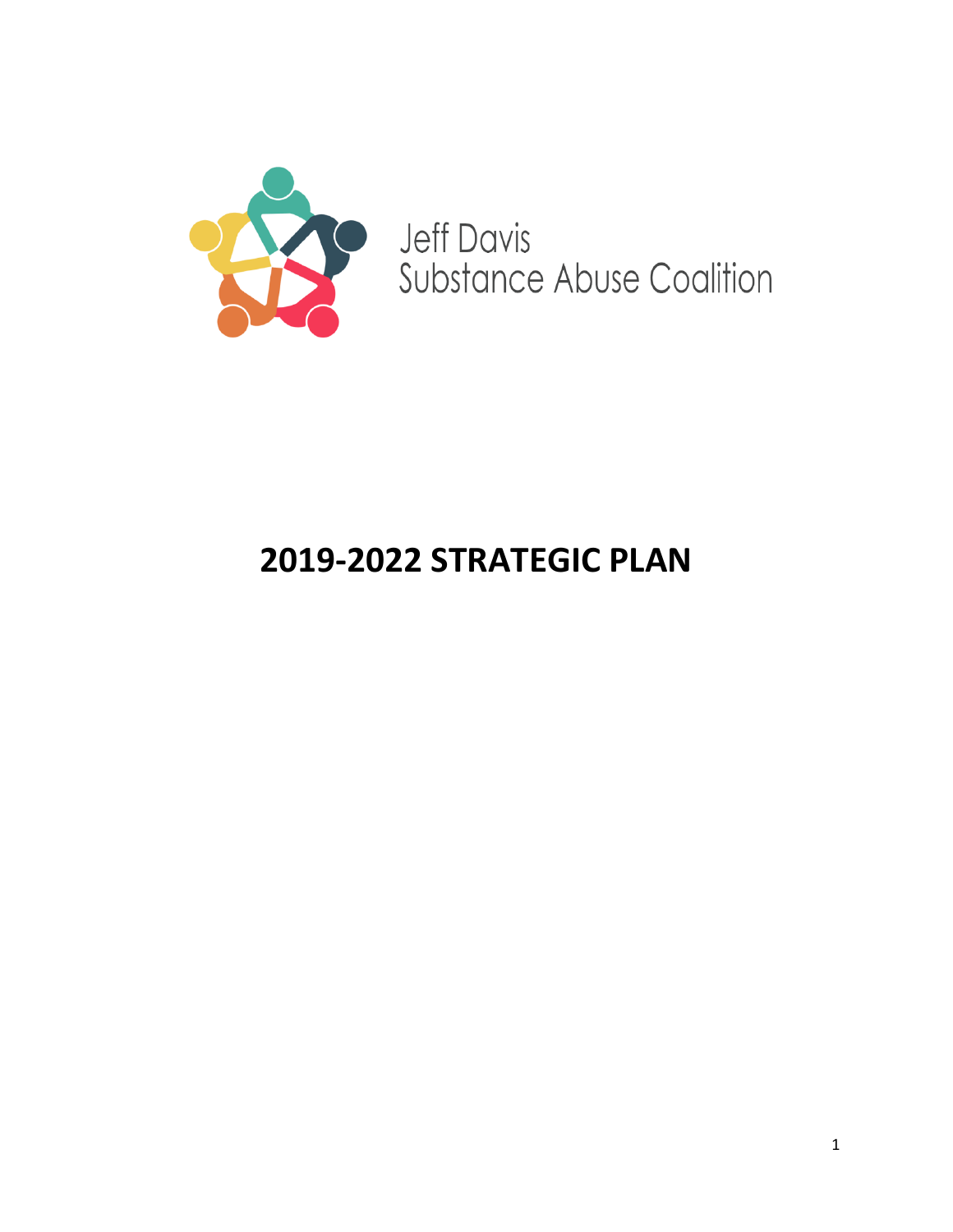# **TABLE OF CONTENTS**

| Organizational History                   | 3              |
|------------------------------------------|----------------|
| <b>JDSAC Mission, Vision and Purpose</b> | $\mathfrak{B}$ |
| <b>Strategic Planning Process</b>        | $\overline{4}$ |
| Assessment                               |                |
| <b>SWOT</b> Analysis                     | $\overline{4}$ |
| Likelihood-Impact Assessment             | 5              |
| <b>Strategic Goals and Objectives</b>    | $\overline{7}$ |
| Attachments                              |                |
| 2019-2020 Coalition Partners             | 9              |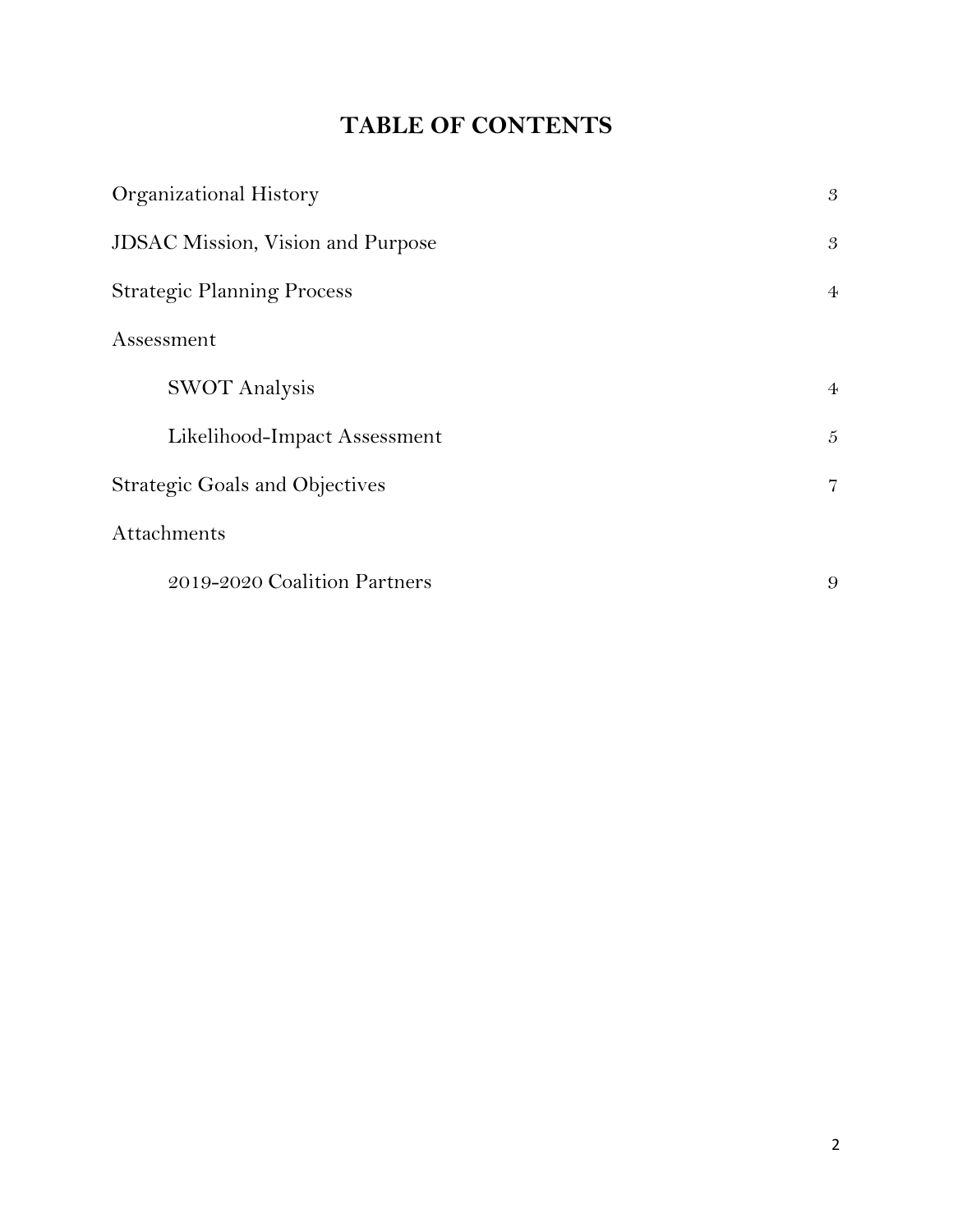## **Organizational History**

The Jeff Davis Substance Abuse Coalition (JDSAC) was founded in August 2018 to address substance abuse challenges with a focus on Opioid Use Disorder (OUD) in Jeff Davis County, Georgia. Jeff Davis County was identified as an area in significant need of an effort aimed at addressing OUD – the county consistently has some of the highest rates of drug-related emergency room visits and overdoses in the state of Georgia, and it faces a severe shortage of healthcare providers and behavioral health resources. Since August 2018, the network of the Jeff Davis Substance Abuse Coalition has grown from 11 formal partners to over 25 formal partners, and it continues to add new partners on a regular basis. The JDSAC's current network consists of a diverse set of people and organizations representing many spheres of society in Jeff Davis County, allowing the coalition to analyze and address the county's Opioid Use Disorder issue from a variety of angles and viewpoints. Coalition-wide meetings are held monthly, and groups of coalition members meet independently between meetings to work on coalitionrelated initiatives.

### **JDSAC Mission, Vision, and Purpose**

Mission: The JDSAC shall tackle the opioid substance abuse crisis through a collaborative, community-wide approach aimed at recognition, education, prevention, and treatment in order to improve the quality of life for citizens of Jeff Davis County.

Vision: The vision of the JDSAC is **recognition, education, treatment, and prevention** in order to reduce opioid-substance-abuse related morbidity and mortality among the citizens of Jeff Davis County.

Purpose: The purpose of the Jeff Davis Substance Abuse Coalition (JDSAC) is to promote interagency, community-wide collaboration to develop and implement programs and services to reduce morbidity and mortality related to substance abuse in Jeff Davis County. The JDSAC will focus on the following areas:

- Foster community-wide recognition of the opioid addiction crisis among Jeff Davis County residents through education and awareness.
- Identify, leverage and upgrade existing educational resources to prevent future substance abuse problems.
- Educate providers in order to reduce over-prescription.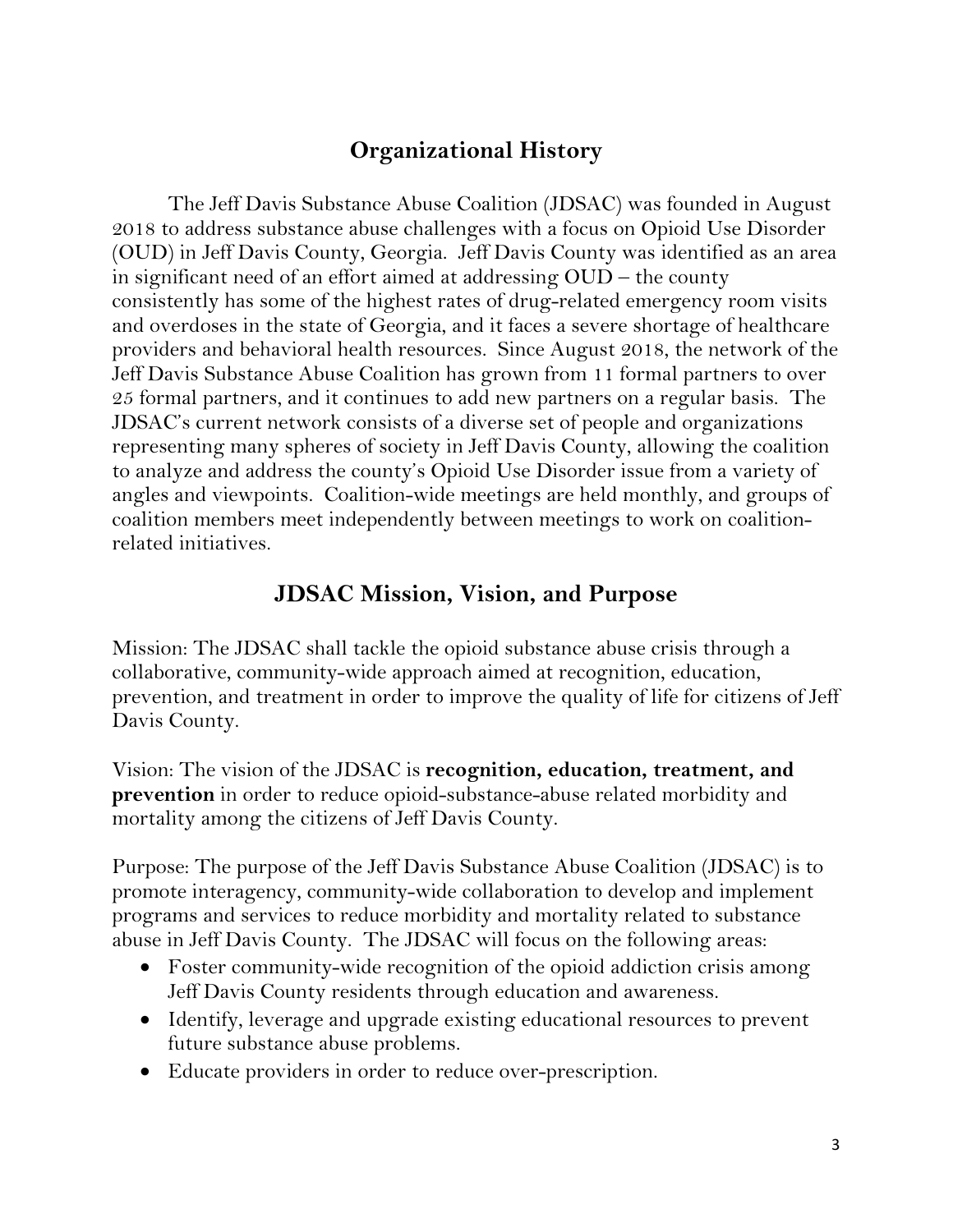• Identify, leverage and upgrade local health resources in order to provide screening and treatment services to those in need.

#### **Strategic Planning Process**

The strategic planning process was carried out during monthly coalition meetings over a period of approximately five months. Our network began this strategic planning process with a data boot camp: a workshop in which local, state, and national data about the opioid crisis was shared with network members. The boot camp presented information of which many coalition members were previously unaware, and it helped coalition members understand which issues deserved the most attention. At the boot camp, coalition members rotated between stations and participated in facilitated discussions covering different elements of the opioid crisis; during the discussions, they noted their impressions of the statistics and suggested potential action steps for addressing the statistics that they found the most concerning. After the boot camp, broad themes (community awareness, provider education, etc.) encompassing comments and suggested action steps from the discussions were identified. At subsequent monthly meetings, time was devoted to likelihood-impact exercises for each of the themes. During each exercise, coalition members were each asked to come up with two action items for addressing the theme in question, and the action items from all of the coalition members were then ranked based on their likelihood and their potential for impact. Those with the highest potential for impact and that were the most doable were established as priorities for the coalition and incorporated into the coalition's strategic plan. Facilitation of the exercises was carried out by a representative of Share Health Southeast Georgia, one of the coalition partners that helps to coordinate the grant, as well as by the project coordinator for the JDSAC. All coalition members who attended the meetings contributed to the likelihood-impact exercise and, consequently, the strategic plan.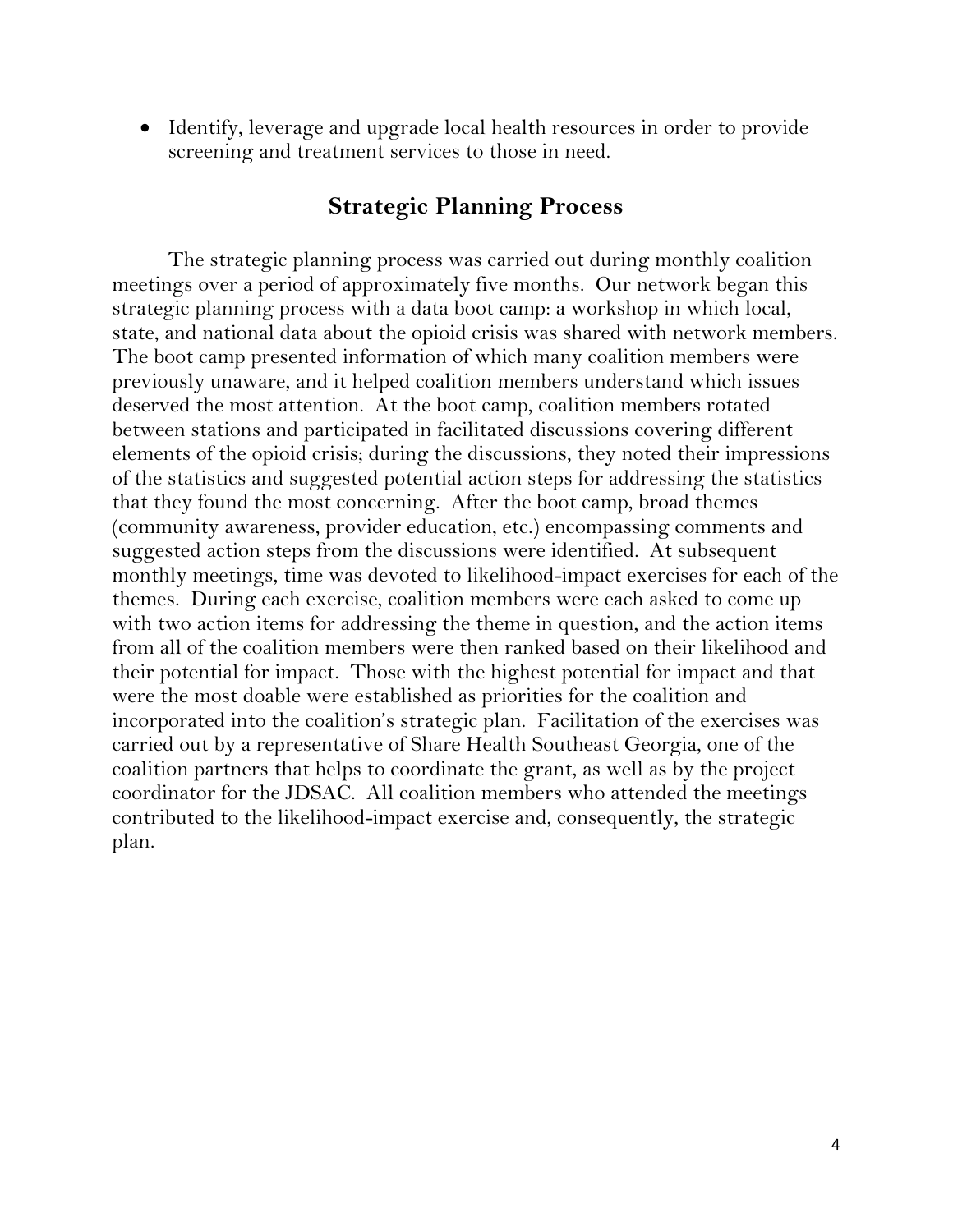#### **Assessment**

#### **SWOT Analysis**

| <b>Internal</b>                                                                                                                                                                                                                                                                                                                                                                                                                                                                                                                  |                                                                                                                                                                                                                      |  |  |
|----------------------------------------------------------------------------------------------------------------------------------------------------------------------------------------------------------------------------------------------------------------------------------------------------------------------------------------------------------------------------------------------------------------------------------------------------------------------------------------------------------------------------------|----------------------------------------------------------------------------------------------------------------------------------------------------------------------------------------------------------------------|--|--|
| <b>Strengths</b>                                                                                                                                                                                                                                                                                                                                                                                                                                                                                                                 | <b>Weaknesses</b>                                                                                                                                                                                                    |  |  |
| Diversity of coalition partners<br>Motivation of coalition partners<br>Key players are at the table<br>Strong collaboration within the coalition<br>Governing policies and procedures are codified<br>Priorities and strategic plan are formulated<br>Partners are involved voluntarily<br>A social media presence is established<br>Donation is possible through Share Health<br>Implementation has begun<br>Logo and branding are established<br>Long-term partnership agreements<br>Regular and consistent meeting attendance | Some parts of target area are unrepresented<br>Limited social media presence<br>Lack of full-time staff<br>Lack of steady funding<br>Coordinators come from outside the community<br>Meetings held during work hours |  |  |
| <b>External</b>                                                                                                                                                                                                                                                                                                                                                                                                                                                                                                                  |                                                                                                                                                                                                                      |  |  |
| <b>Opportunities</b>                                                                                                                                                                                                                                                                                                                                                                                                                                                                                                             | <b>Threats</b>                                                                                                                                                                                                       |  |  |
| Addition of behavioral health partners<br>Addition of support group partners<br>New intra- and inter-community collaborations<br>New public awareness/marketing materials<br>Development of a JDSAC website<br>Collective buy-in by community partners<br>Naloxone training for law enforcement<br>Recruitment of behavioral health organizations<br>Recruitment of a full-time project coordinator<br>Coalition eligible for several funding sources                                                                            | Limited resources in the rural community<br>Limited community awareness of the JDSAC<br>No guarantee of future grant funding<br>Time-limited funding<br>Time-limited staff<br>Lack of attention to non-opioid SUD    |  |  |

#### **Likelihood-Impact Assessment**

A description of the procedures for the likelihood-impact exercises can be found in the "Strategic Planning Process" section. Overall, four major themes were identified for exploration via the likelihood-impact exercises: community awareness, provider education, support groups/intervention/treatment, and defining/reaching vulnerable populations. The results of the assessment:

#### Theme 1: Community Awareness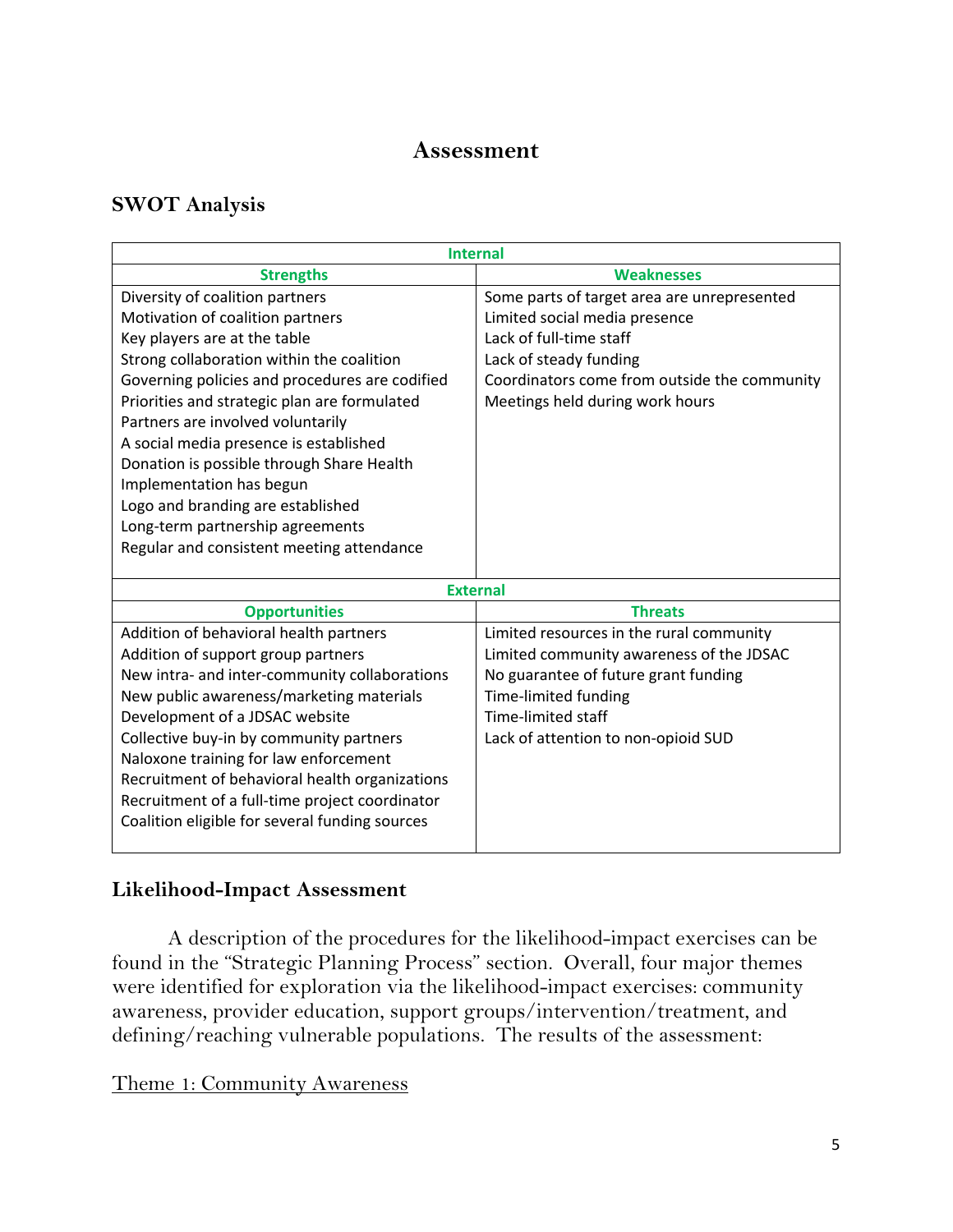*High Likelihood / High Impact Ideas:* use of social media, radio/TV spots, PSAs, billboards, a website, Facebook, and twitter to spread awareness; and letting officers "in the field" pass out information while responding to calls for assistance.

*Low Likelihood / High Impact Ideas:* host a high-energy park event with a speaker and free food, and to give information packets out with prescriptions.

Although nothing was placed in the categories of High Likelihood / Low Impact and Low Likelihood / Low Impact, there were a few on the border of the two categories. One idea that was between High Likelihood / High Impact and High Likelihood / Low Impact: to email students to educate them, spread awareness, and to offer contacts for interventions. The ideas that were between High Likelihood / High Impact and Low Likelihood / High Impact: 1) to have classes for people to attend to learn about the opioid crisis and how to battle the problem and 2) to speak at functions, meetings, gatherings and churches.

#### Theme 2: Provider Education

*High Likelihood / High Impact Ideas:* to educate local providers on their prescribing habits based on PDMP data, to take advantage of NARCAD training, and to survey providers based on their needs with academic detailing visits.

*High Likelihood / Low Impact Ideas:* utilization of former patients' stories.

*Low Likelihood / High Impact Ideas*: to have physicians train physicians, and to host an event to include continuing education credits for physicians.

#### Theme 3: Support Groups and Intervention/Treatment

*High Likelihood / High Impact Ideas*: running ads to promote support groups, making sure there is a 1013 awareness for providers, and having a resource directory available in order for people to find partners who could be of help.

*Low Likelihood / High Impact* Ideas: establishing telehealth psychiatry, establishing a crisis center, and establishing family support groups to educate loved ones of addicts.

The High Likelihood / Low Impact bordering with High Likelihood / High Impact idea was to partner with the legal system to require habitual violators to complete an educational program on opioid abuse.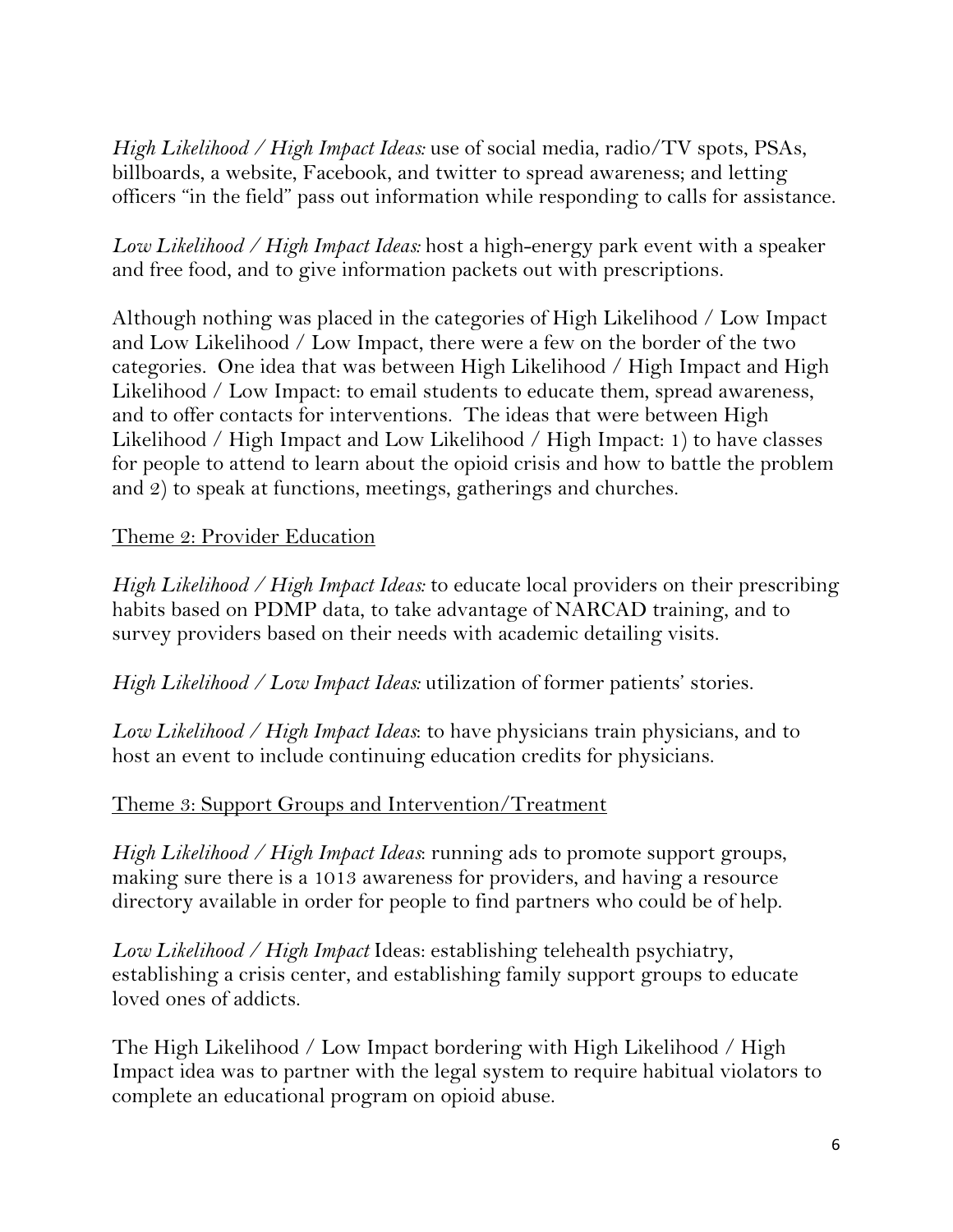### Theme 4: Vulnerable Populations and How to Reach Them

The populations that were defined as most vulnerable during the discussion were older individuals, young male adults, high school students, working adults, those who associate stigmas with behavioral health, those living in poverty, and non-English speakers.

This session was less formal than the previous sessions and focused mostly on an open conversation about strategies that partners felt were likely and impactful. Strategies included court ordering people to go to treatment, partnering with employers to motivate people to seek treatment, printing awareness materials in Spanish, distributing materials at community events, distributing materials at churches, partnering with schools to disseminate educational materials pertaining to opioids, and to have graduates of treatment/recovery programs speak at community events.

# **Strategic Goals and Objectives**

Goal 1: Foster community awareness regarding the SUD/OUD crisis, reducing stigma related to SUD/OUD and enhancing prevention education and messaging.

- Objective 1: Continue to distribute and maintain JDSAC-related materials aimed prevention and awareness surrounding the opioid crisis, including opioid use and misuse.
- Objective 2: Maintain the JDSAC website, established in June 2019, that includes a directory of local resources.
- Objective 3: Establish a Speakers' Bureau by October 2019 comprised of JDSAC partners to provide accurate and timely community-level data, information on resources, and prevention education at local community meetings and events.
- Objective 4: Enhance prevention messaging on an ongoing basis through media outlets including online social media, a coalition website, and local newspapers in order to raise awareness of local resources, publish timely information about upcoming events, educational articles and information to reduce stigma.
- Objective 6: Work with emergency services on an ongoing basis to facilitate the dissemination of materials when responding to calls for assistance.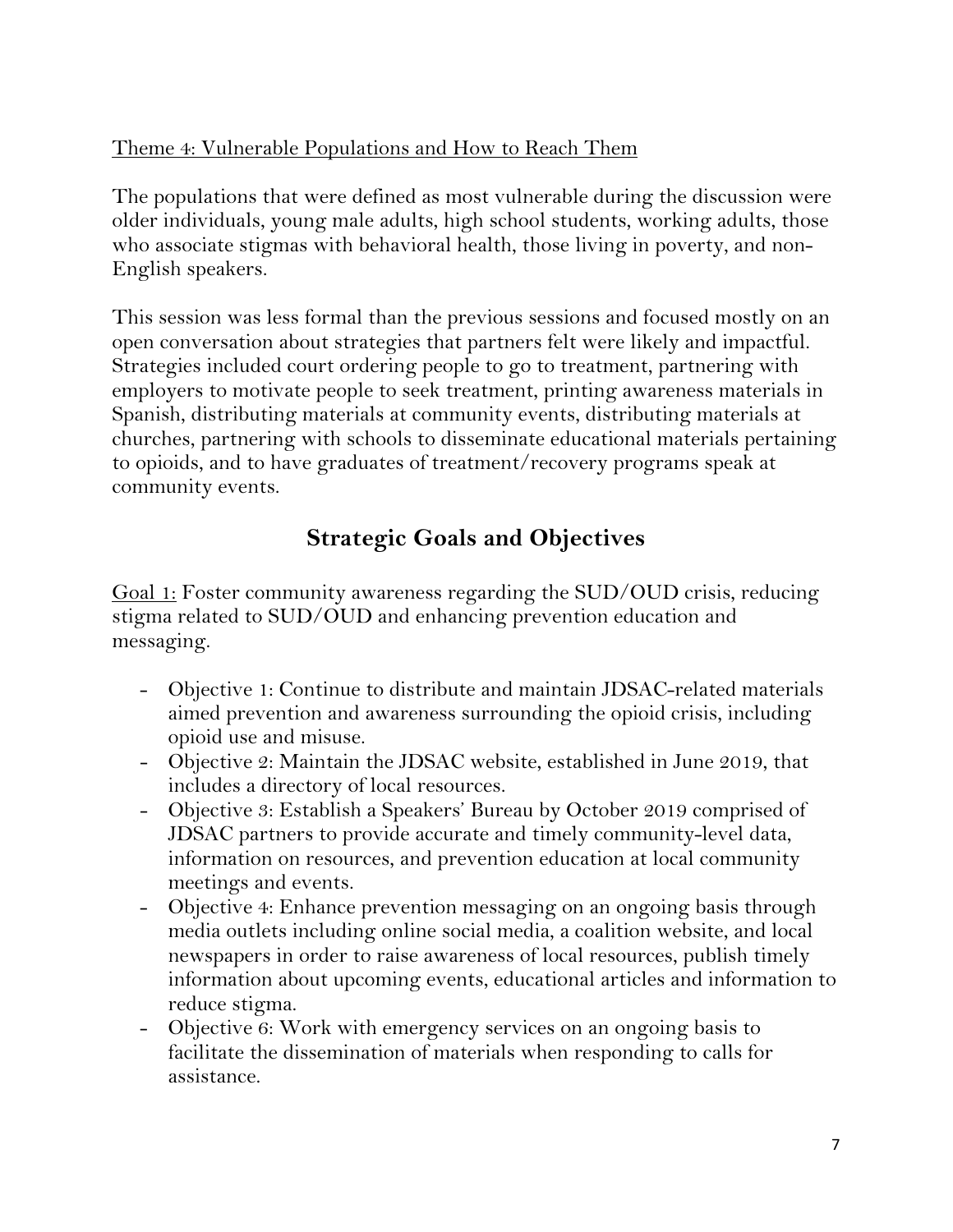Goal 2: Educate providers to foster awareness among them about the role that they play in alleviating SUD/OUD.

- Objective 1: Utilize existing SEHD Academic Detailing trainers to provide small group and one-to-one training to providers and dispensers on the Prescription Drug Monitoring Program (PDMP).
- Objective 2: Conduct periodic telephone surveys of pharmacies to assess Naloxone availability.
- Objective 3: By February 2020, provide peer-to-peer support and consultation for physicians to encourage them to apply for Medication Assisted Therapy (MAT) waivers.
- Objective 4: In partnership with the Magnolia Coastlands Area Health Education Center, develop a webinar on MAT that provides CME credits by March 2020.

Goal 3: Enhance community awareness of support group programming and strengthen local intervention and treatment resources.

- Objective 1: Continue to promote support group meetings (NA meetings, AA meetings, etc.) and announcements on the JDSAC Facebook page and the JDSAC website.
- Objective 2: Monitor the needs of local law enforcement regarding NARCAN by assessing NARCAN usage on a yearly basis.
- Objective 3: Begin working with nearby behavioral health services (Cord of Three, Pineland BHDD, etc.) to ensure that they will be able to establish a presence locally by Summer 2020.
- Objective 4: By March 2020, recruit, hire and train a case manager and peer specialists to support individuals with OUD and those in treatment and recovery.
- Objective 5: By March 2020, finalize a workforce development plan that identifies workforce gaps and strategies to recruit, hire and train qualified health professionals to provide services to OUD/SUD individuals.
- Objective 6: Offer yearly Mental Health First Aid Training to first responders including law enforcement, firefighters, EMS, and school personnel.
- Objective 7: Market and implement activities annually related to Annual Drug Takeback Day.
- Objective 8: Establish Family Support Groups by the end of 2019.
- Objective 9: By January 2020, begin conducting outreach to churches and other community partners regarding the need for additional recovery services.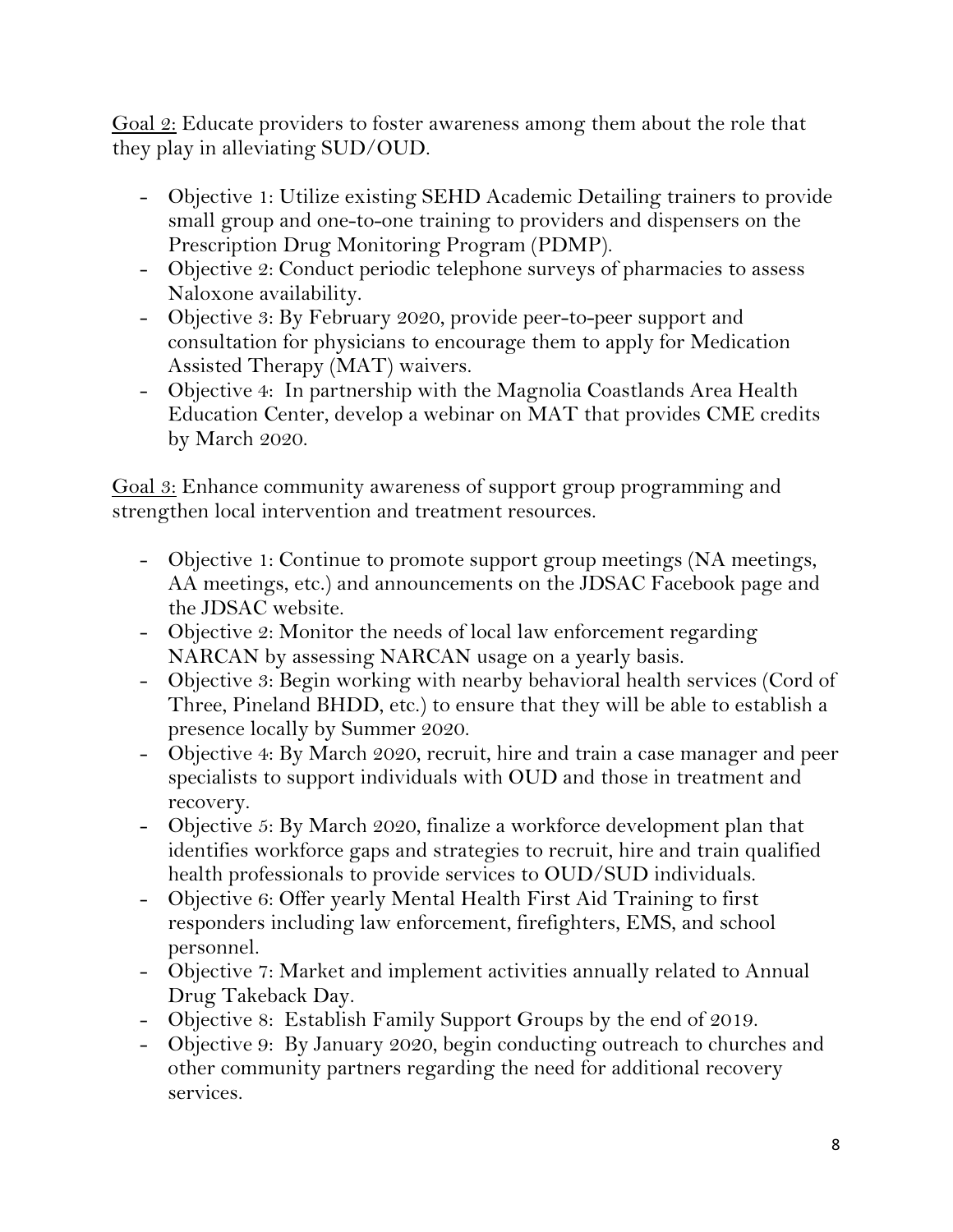Goal 4: Take steps to target specific populations disproportionately affected by OUD/SUD in the coalition's efforts to raise awareness and increase treatment/recovery accessibility.

- Objective 1: Continue the court classes program for youth passing through the juvenile justice system to learn more about opioids as part of their remediation.
- Objective 2: Hold a Teen Maze event aimed at spreading awareness about OUD and SUD to teenagers and young adults by October 2019 and yearly.
- Objective 3: By January 2020, begin reaching out to graduates of treatment and recovery programs to gauge their interest in speaking at community events.
- Objective 4: Translate awareness- and prevention-related materials into Spanish, printed, and ready for distribution by July 2020, to reach local non-English speaking individuals.
- Objective 5: Establish partnerships with local employers by March 2020 to create incentives for employees failing drug tests to seek treatment.
- Objective 6: Define needs of youth who are impacted by OUD/SUD in their families and identify strategies and resources to address those needs.